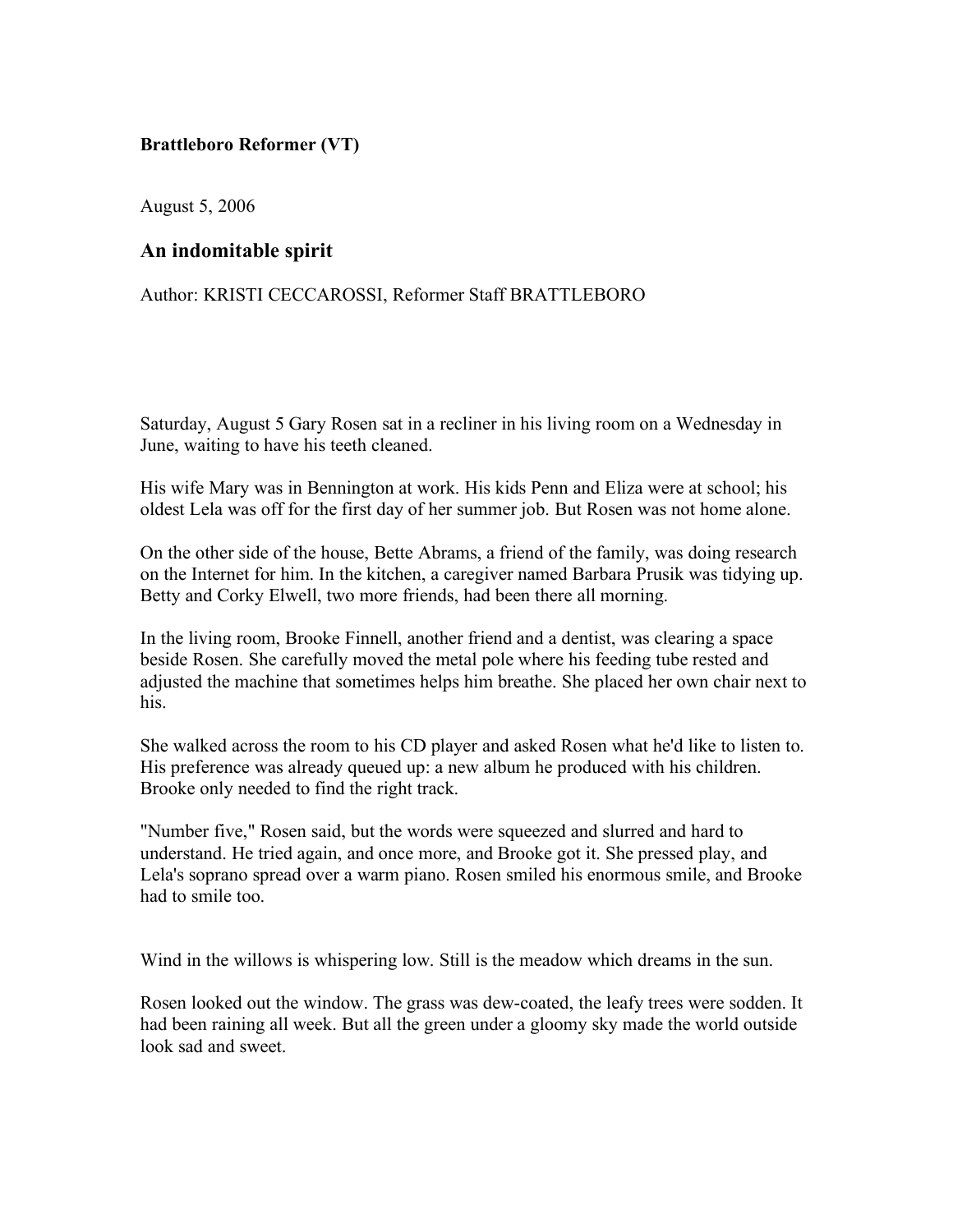Blue overhead and green your bed. Sleep little people to lullaby. Lullaby.

Brooke picked up her slim, steel instruments and sat down. Rosen tipped his neck back, moving some of the only muscles he can still control. He closed his eyes and Lela's song filled the room.

Rosen, 59, has been to childrens' music what Elvis was to rock 'n roll. He performed almost constantly for more than 30 years, playing venues as great as the White House and Fenway Park and as small as the Brattleboro Commons. He's been on television, radio and recorded five solo albums, including one just released this month, plus dozens of others with various musical partners.

Two summers ago, Rosen was diagnosed with amyotrophic lateral sclerosis, a neurological disease known by its initials, ALS, or as Lou Gehrig's Disease. ALS destroys the brain's ability to control the body. Patients eventually become paralyzed and lose their ability to speak, while their mind remains unaffected. There is no cure.

Rosen kept touring for some months after his diagnosis, but mostly he's been in Brattleboro, the place he's called home since 1974. For much of the last year, he's been homebound, with a gradual loss of movement. He can no longer use his limbs or eat, and his speech is limited, but he is still lightning quick with a joke and his beaming smile still communicates a million nuanced feelings and thoughts.

Rosen's difficulties with ALS have not been his, or his family's alone to bear. Nearly every day, for the last year, has been like that Wednesday in June: filled with a near constant stream of friends doubling as personal caregivers, errand-runners, secretaries, gardeners, snow-shovelers, lunch-makers, dentists who pay home visits, and sometimes just companions to Rosen, his children, or Mary, his wife.

When the Rosens went public with Rosen's diagnosis, a flood of friends and some relative strangers from the community contacted the family and offered to help, anyway they could.

"It was overwhelming," Mary Rosen said. "The kindness."

It was also demanding a response. So the Rosens, with the help of their close friends Bonnie and Stephen Stearns, threw a sort of party, inviting as many people as they could remember that had volunteered their support.

At the gathering, they laid it out for everybody: the brutal reality of the disease, what kind of help they needed from people. And they asked each person to think if they really wanted to, and really could, commit.

Just about everyone there signed on. And since then, they've created a unique and highly organized system of helping the family.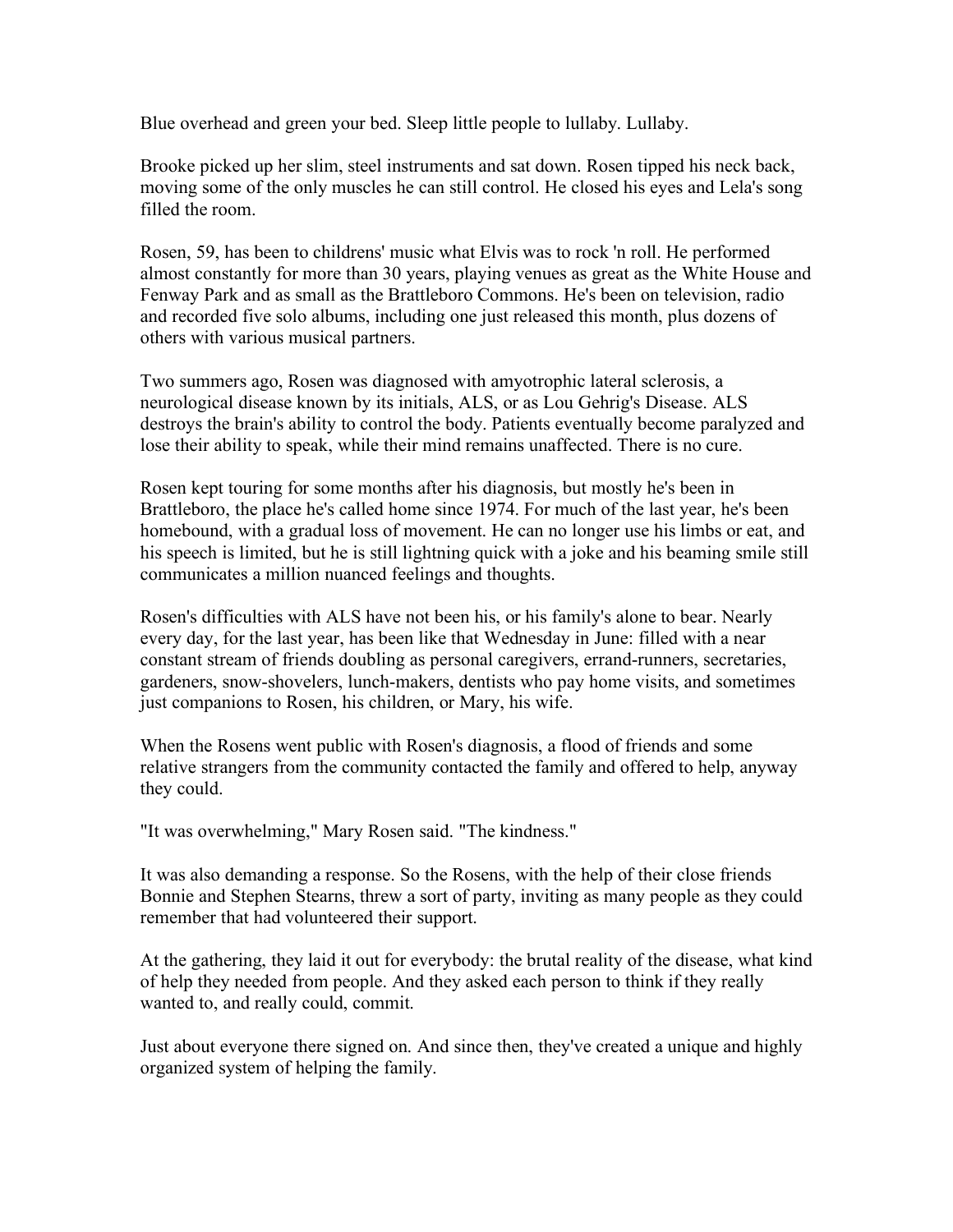"We've pieced what the family needed together," Bonnie Stearns said, "all through the community."

Stearns is now the keeper of the schedule. At all times she carries a thick, dog-eared datebook that shows when Mary, a dietician, has to work, when the younger kids, Penn, 17, and Eliza, 14, need to get somewhere, and Stearns makes sure there's a friend available to fill in those gaps. When Rosen has an appointment -- or more importantly, a Red Sox game to attend -- she makes sure there are enough people at the house to lift him into a wheelchair, into the van the family travels in these days. She rounds up enough people to help when the family returns, too.

Professional assistance can't be there all the time, and it was important to the Rosens' friends to not overextend the family, who are also carrying the emotional weight of the disease.

"Health care services offered through the system are about measured outcomes," says Noree Ennis, a friend and volunteer. "That leaves a lot of gaps. People here have really stepped in to fill that gap. For them, it's about a relationship, and wanting to share a burden."

In the Rosens' kitchen, Betty Elwell is packing a lunch for Lela, about to turn 19, who is working this summer at Yellow Barn Music Festival. In the living room, her husband Corky, is reading the day's newspaper aloud to Rosen.

Mary, ready to head to work, stops to talk with Betty about the kids' schedule that day, and Betty passes on a few phone messages she took while Mary was upstairs.

After Mary leaves, Betty joined Corky and Rosen and the three chat about the local politics and the fate of the River Garden. Rosen slowly tells them about a plan he hatched with some friends, to turn the downtown space into a comedy club. He tells them, halfseriously, that he wants to recruit Windham County resident Whoopi Goldberg for support.

"Whoopi's Cushion." That would be Rosen's name for the comedy club.

It takes several tries from Rosen and several guesses from Corky and Betty to keep the conversation moving, but no one seems to mind. Sometimes he spells out words, because it's easier that way.

"T-R-O-L-L-S."

"That's what he calls us," Betty says, affectionately. "His trolls."

When the Rosens and Bonnie and Stephen Stearns held that meeting last April with friends who wanted to volunteer, they did it with guidance from Compassionate Care, a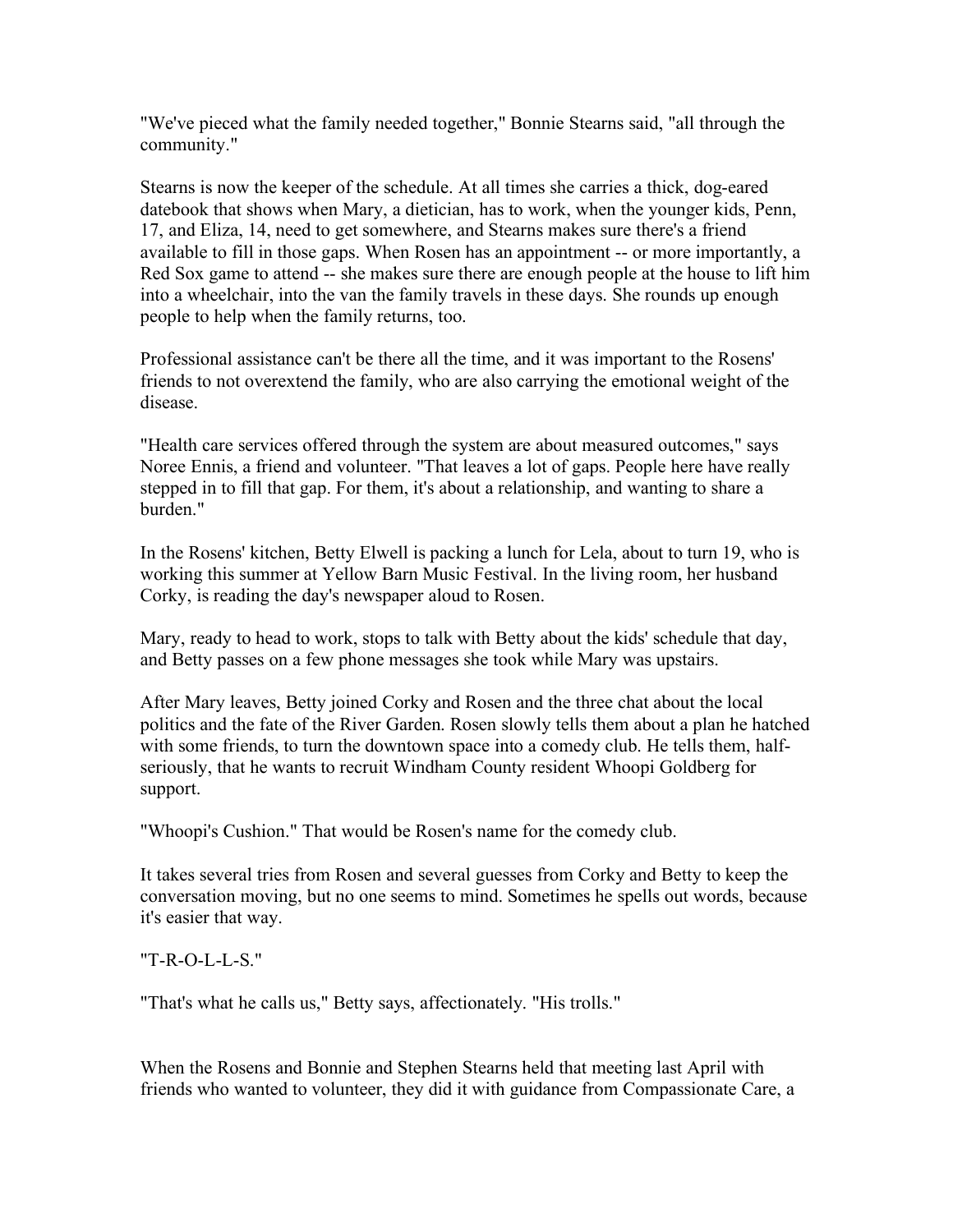nonprofit ALS support group based on Cape Cod. The organization emphasizes the nonmedical needs of patients, and it serves both patients and their caregivers. Its founder and director, Ron Hoffman, has helped more than 300 families deal with what he describes as the "ALS journey."

The disease is a hard one, he says. Most patients are told that within three to five years after diagnosis, they will die of complications from the disease. But it can go on for an indefinite amount of time, Hoffman said, and the way it manifests is different for everybody.

"You really don't have a clue about what awaits you," he said.

But what makes ALS especially difficult is that it's a "family disease." That everybody close to the patient also deals with its symptoms.

"My wish," Hoffman says, "is that more families would take the journey like the Rosens have, with support like they have from the community. It's an amazing thing and it doesn't happen enough. Many people are very much alone with the struggle."

This week, on the hottest day the year, four stout-looking men crowded into the Rosens' kitchen in their bathing suits. Betty Chamberlain, another friend and volunteer, recruited them for the afternoon with a goal of getting Rosen, for the first time this summer, in the sparkling pool in his backyard. She couldn't have picked a better afternoon.

Rosen sat in his cumbersome electric wheelchair with a radiant grin. His daughter Lela put sunglasses on his face and a Red Sox hat on his head. She took the wheelchair's controls and led her father through the back porch, down a ramp and onto the poolside deck. Gary was parked at the shallow end, with a slightly dubious expression.

The men -- most of them who are also friends and volunteers -- crowded around. One took Rosen's slippers off, one foot at a time, and carefully collapsed the footholds. The four of them looked at each other and decided it was time: with help from Gary's son Penn, they hoisted Gary from chair and into a canvas harness.

In the pool, his daughter Eliza steadied an inflatable float. The plan, apparently, was to put Gary and the harness, on top. Slowly.

"Ooooh," he groaned, when his legs touched the water.

Eliza clung to the float, once her father was tucked in. She looked at him sweetly, and with a free hand splashed a little water on his chest.

Everyone stood around, applauding the great idea and the success of executing it.